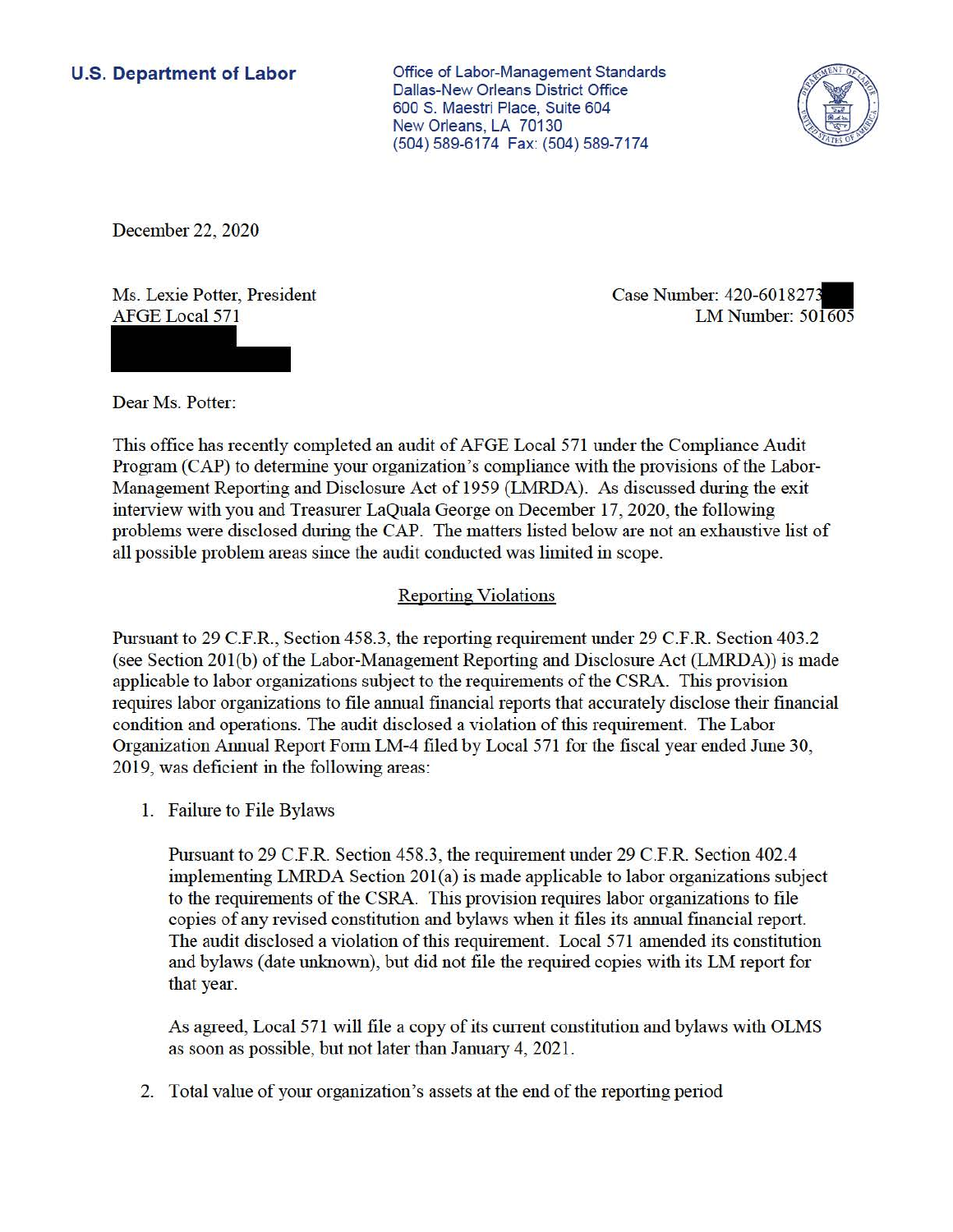Local 571 did not accurately report the total value of your organization's assets at the end of the reporting period. Item 14 on the LM-4 Report filed for the audit year reported a total value of [\\$7,265.00](https://7,265.00). The audit disclosed the total value of your organization assets at the end of the reporting period was \$[7,821.86.](https://7,821.86)

The Form LM-4 instructions indicate the total value of all the labor organization's assets at the end of the reporting period including, for example, cash on hand and in banks, property, loans owed to the labor organization, investments, office furniture, automobiles, and anything else owned by the labor organization should be entered in Item 14.

3. Total receipts of your organization during the reporting period

 receipts in the amount of \$9,785. The audit disclosed the total receipts of your Local 571 did not accurately report the total receipts of your organization during the reporting period. Item 16 on the LM-4 Report filed for the audit year reported total organization during the reporting period was [\\$10,550.65](https://10,550.65).

 \$10,000 or more, the labor organization is not eligible to file Form LM-4. Form LM-4 is The Form LM-4 instructions indicate that if the labor organization's annual receipts were required for labor organization which have total annual receipts of less than \$10,000. Form LM-3 is required for labor organizations with total annual receipts of \$10,000 or more, but less than \$250,000.

4. Total disbursements made by your organization during the reporting period

Local 571 did not accurately report the total disbursements of your organization during the reporting period. No disbursements were reported in Item 17 on the LM-4 Report filed for the audit year. The audit disclosed that your organization had a total of [\\$9,903.92](https://9,903.92) in disbursements for per capita tax paid to the AFGE National.

The Form LM-4 instructions indicate the total amount of all disbursements made by the labor organization during the reporting period including, for example, net payments to officers and employees, per capita tax and any other fees or assessments which the labor organization paid to any other organization, payments for administrative expenses, loans made by the labor organization, and taxes paid, should be entered in Item 17.

5. Failure to Include Bond Coverage

 Local 571 did not report that your organization was insured by a fidelity bond during the any person. Item 12 was answered "No" on the LM-4 Report and no bond amount was evidence that Local 571 has adequate bonding coverage. reporting period or the maximum amount recoverable under the bond for loss caused by reported for the audit year. However, during the audit, OLMS was provided with